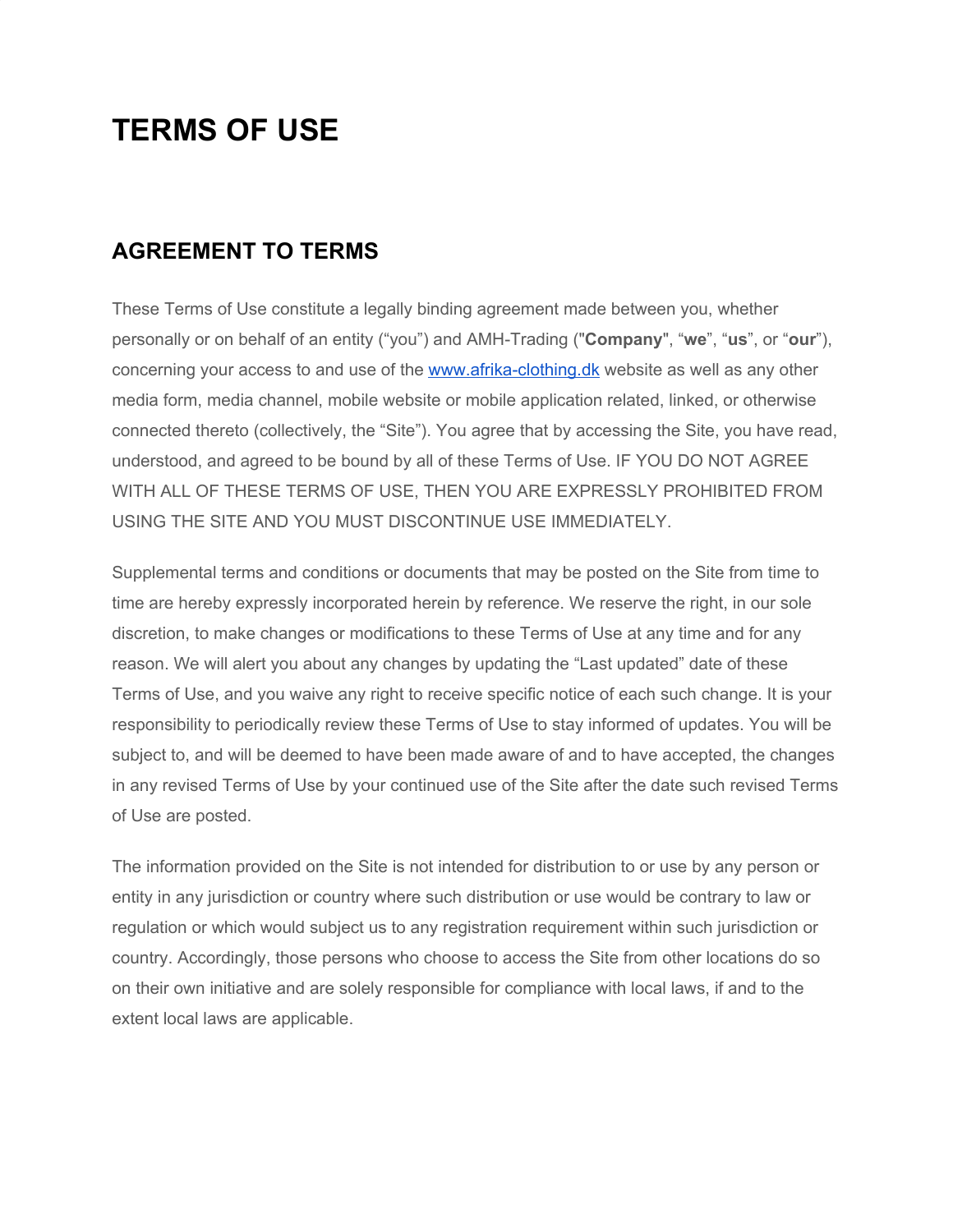# **INTELLECTUAL PROPERTY RIGHTS**

Unless otherwise indicated, the Site is our proprietary property and all source code, databases, functionality, software, website designs, audio, video, text, photographs, and graphics on the Site (collectively, the "Content") and the trademarks, service marks, and logos contained therein (the "Marks") are owned or controlled by us or licensed to us, and are protected by copyright and trademark laws and various other intellectual property rights and unfair competition laws of the United States, international copyright laws, and international conventions. The Content and the Marks are provided on the Site "AS IS" for your information and personal use only. Except as expressly provided in these Terms of Use, no part of the Site and no Content or Marks may be copied, reproduced, aggregated, republished, uploaded, posted, publicly displayed, encoded, translated, transmitted, distributed, sold, licensed, or otherwise exploited for any commercial purpose whatsoever, without our express prior written permission.

Provided that you are eligible to use the Site, you are granted a limited license to access and use the Site and to download or print a copy of any portion of the Content to which you have properly gained access solely for your personal, non-commercial use. We reserve all rights not expressly granted to you in and to the Site, the Content and the Marks.

# **USER REPRESENTATIONS**

By using the Site, you represent and warrant that: (1) you have the legal capacity and you agree to comply with these Terms of Use; (2) you are not a minor in the jurisdiction in which you reside; (3) you will not access the Site through automated or non-human means, whether through a bot, script or otherwise; (4) you will not use the Site for any illegal or unauthorized purpose; and (5) your use of the Site will not violate any applicable law or regulation.

If you provide any information that is untrue, inaccurate, not current, or incomplete, we have the right to suspend or terminate your account and refuse any and all current or future use of the Site (or any portion thereof).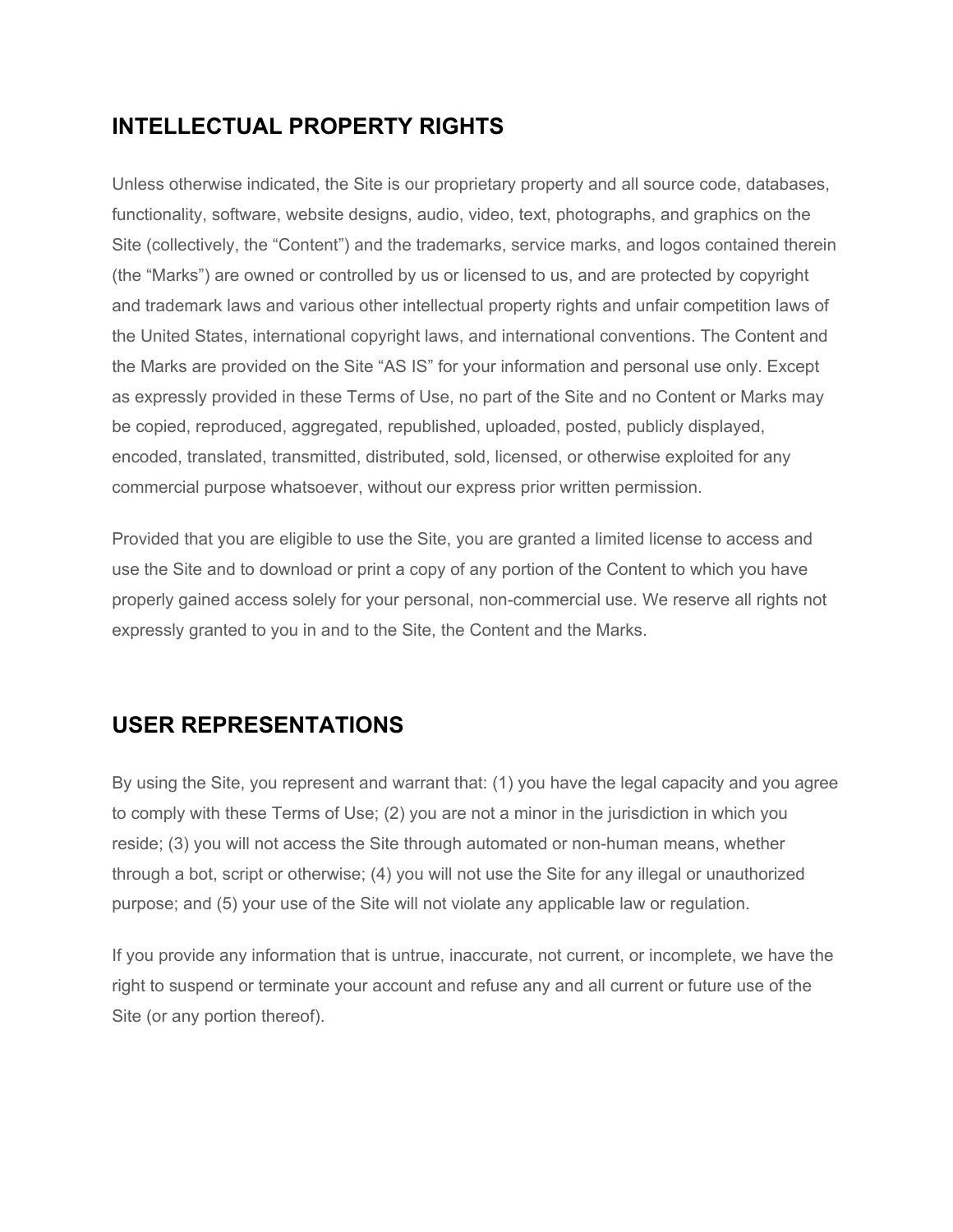## **PRODUCTS**

We make every effort to display as accurately as possible the colors, features, specifications, and details of the products available on the Site. However, we do not guarantee that the colors, features, specifications, and details of the products will be accurate, complete, reliable, current, or free of other errors, and your electronic display may not accurately reflect the actual colors and details of the products. All products are subject to availability, and we cannot guarantee that items will be in stock. We reserve the right to discontinue any products at any time for any reason. Prices for all products are subject to change.

### **PURCHASES AND PAYMENT**

We accept the following forms of payment:

- Visa
- Mastercard
- MobilePay

You agree to provide current, complete, and accurate purchase and account information for all purchases made via the Site. You further agree to promptly update account and payment information, including email address, payment method, and payment card expiration date, so that we can complete your transactions and contact you as needed. Sales tax will be added to the price of purchases as deemed required by us. We may change prices at any time. All payments shall be in DKK.

You agree to pay all charges at the prices then in effect for your purchases and any applicable shipping fees, and you authorize us to charge your chosen payment provider for any such amounts upon placing your order. We reserve the right to correct any errors or mistakes in pricing, even if we have already requested or received payment.

We reserve the right to refuse any order placed through the Site. We may, in our sole discretion, limit or cancel quantities purchased per person, per household, or per order. These restrictions may include orders placed by or under the same customer account, the same payment method,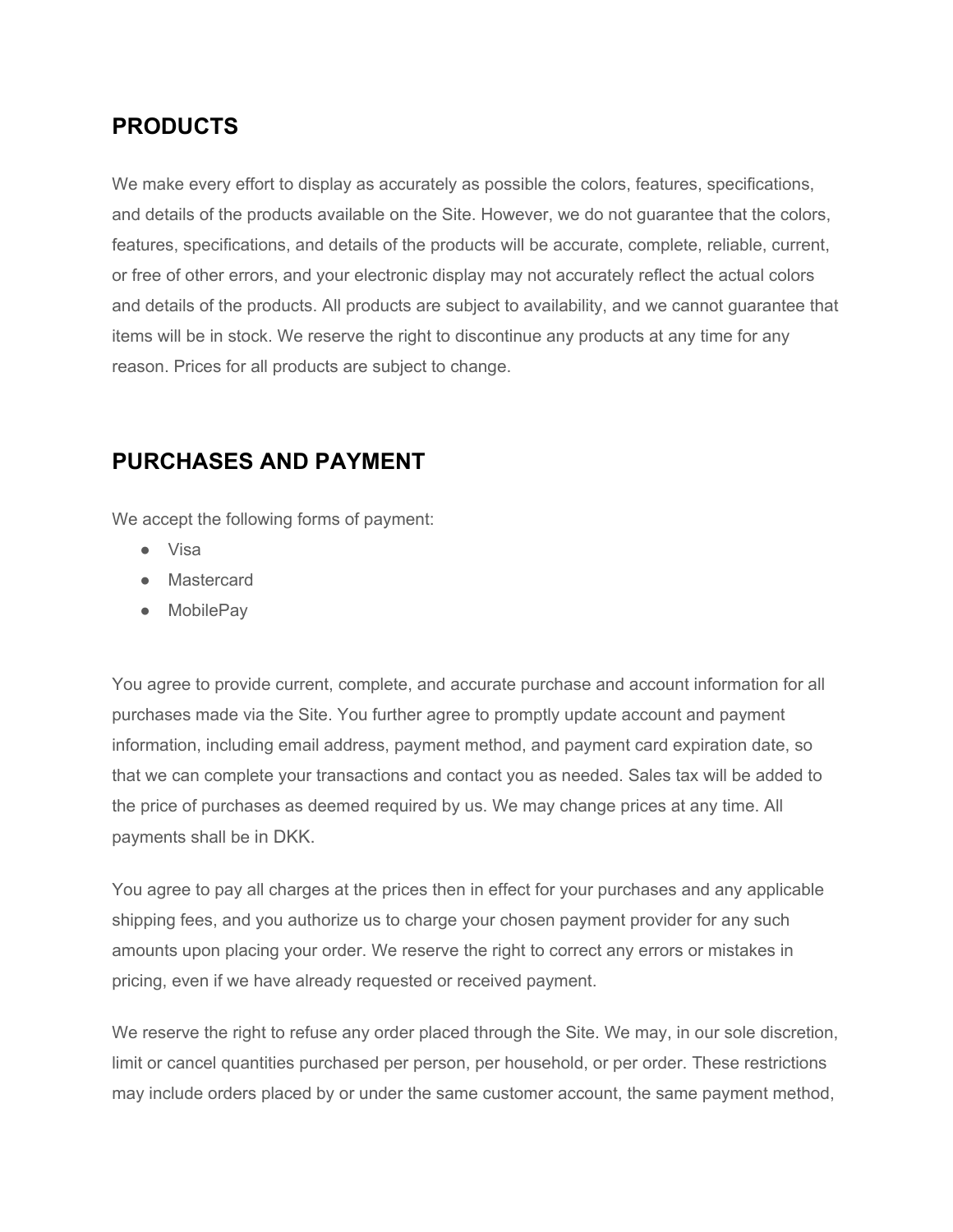and/or orders that use the same billing or shipping address. We reserve the right to limit or prohibit orders that, in our sole judgment, appear to be placed by dealers, resellers, or distributors.

#### **PROHIBITED ACTIVITIES**

You may not access or use the Site for any purpose other than that for which we make the Site available. The Site may not be used in connection with any commercial endeavors except those that are specifically endorsed or approved by us.

As a user of the Site, you agree not to:

#### **USER GENERATED CONTRIBUTIONS**

The Site does not offer users to submit or post content. We may provide you with the opportunity to create, submit, post, display, transmit, perform, publish, distribute, or broadcast content and materials to us or on the Site, including but not limited to text, writings, video, audio, photographs, graphics, comments, suggestions, or personal information or other material (collectively, "Contributions"). Contributions may be viewable by other users of the Site and through third-party websites. As such, any Contributions you transmit may be treated in accordance with the Site Privacy Policy. When you create or make available any Contributions, you thereby represent and warrant that:

1. The creation, distribution, transmission, public display, or performance, and the accessing, downloading, or copying of your Contributions do not and will not infringe the proprietary rights, including but not limited to the copyright, patent, trademark, trade secret, or moral rights of any third party.

2. You are the creator and owner of or have the necessary licenses, rights, consents, releases, and permissions to use and to authorize us, the Site, and other users of the Site to use your Contributions in any manner contemplated by the Site and these Terms of Use.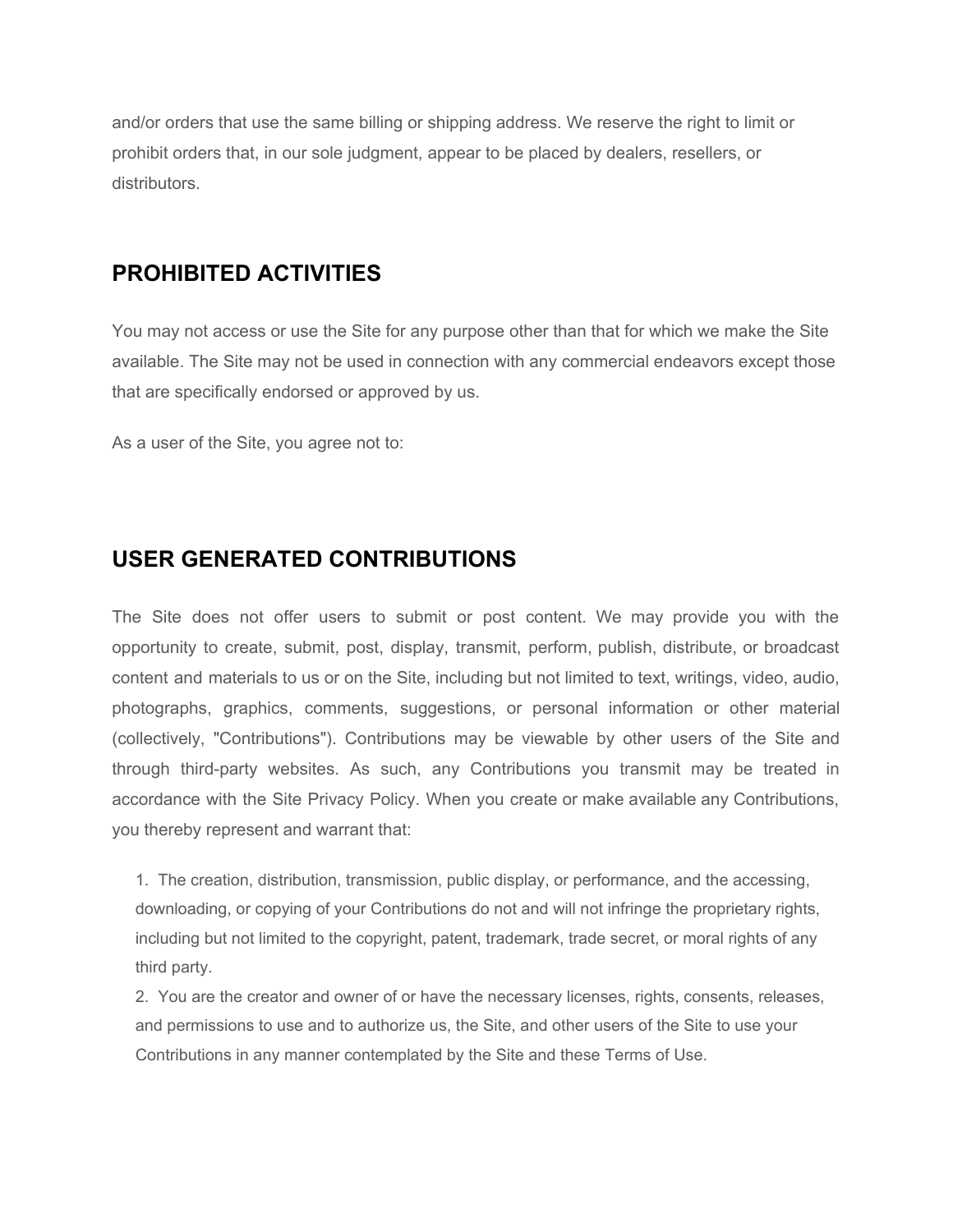3. You have the written consent, release, and/or permission of each and every identifiable individual person in your Contributions to use the name or likeness of each and every such identifiable individual person to enable inclusion and use of your Contributions in any manner contemplated by the Site and these Terms of Use.

4. Your Contributions are not false, inaccurate, or misleading.

5. Your Contributions are not unsolicited or unauthorized advertising, promotional materials, pyramid schemes, chain letters, spam, mass mailings, or other forms of solicitation.

6. Your Contributions are not obscene, lewd, lascivious, filthy, violent, harassing, libelous, slanderous, or otherwise objectionable (as determined by us).

7. Your Contributions do not ridicule, mock, disparage, intimidate, or abuse anyone.

8. Your Contributions do not advocate the violent overthrow of any government or incite, encourage, or threaten physical harm against another.

9. Your Contributions do not violate any applicable law, regulation, or rule.

10. Your Contributions do not violate the privacy or publicity rights of any third party.

11. Your Contributions do not contain any material that solicits personal information from anyone under the age of 18 or exploits people under the age of 18 in a sexual or violent manner.

12. Your Contributions do not violate any applicable law concerning child pornography, or otherwise intended to protect the health or well-being of minors;

13. Your Contributions do not include any offensive comments that are connected to race, national origin, gender, sexual preference, or physical handicap.

14. Your Contributions do not otherwise violate, or link to material that violates, any provision of these Terms of Use, or any applicable law or regulation.

Any use of the Site or the Marketplace Offerings in violation of the foregoing violates these Terms of Use and may result in, among other things, termination or suspension of your rights to use the Site and the Marketplace Offerings.

#### **CONTRIBUTION LICENSE**

You and Site agree that we may access, store, process, and use any information and personal data that you provide following the terms of the Privacy Policy and your choices (including settings).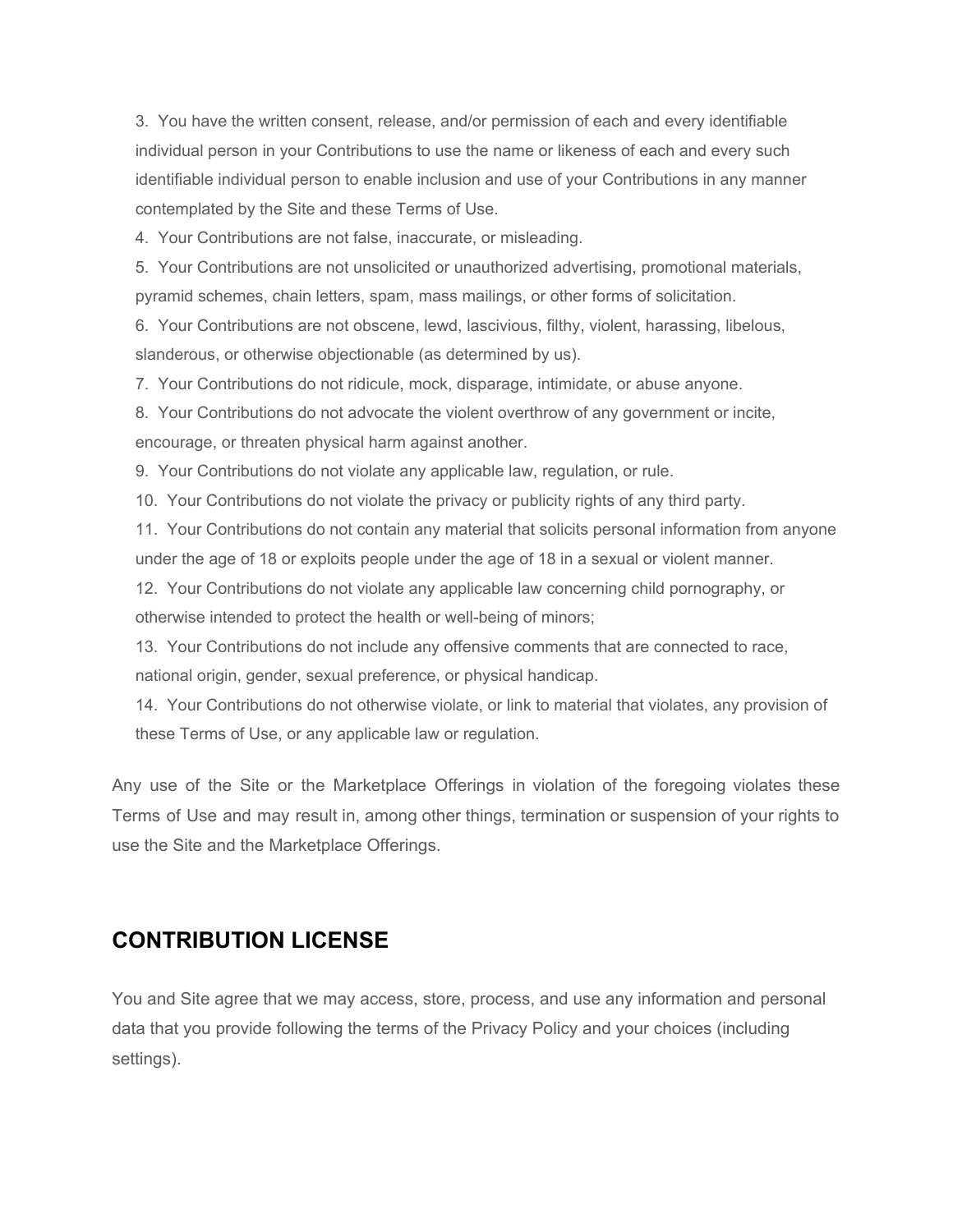By submitting suggestions or other feedback regarding the Site, you agree that we can use and share such feedback for any purpose without compensation to you.

We do not assert any ownership over your Contributions. You retain full ownership of all of your Contributions and any intellectual property rights or other proprietary rights associated with your Contributions. We are not liable for any statements or representations in your Contributions provided by you in any area on the Site. You are solely responsible for your Contributions to the Site and you expressly agree to exonerate us from any and all responsibility and to refrain from any legal action against us regarding your Contributions.

#### **SUBMISSIONS**

You acknowledge and agree that any questions, comments, suggestions, ideas, feedback, or other information regarding the Site or the Marketplace Offerings ("Submissions") provided by you to us are non-confidential and shall become our sole property. We shall own exclusive rights, including all intellectual property rights, and shall be entitled to the unrestricted use and dissemination of these Submissions for any lawful purpose, commercial or otherwise, without acknowledgment or compensation to you. You hereby waive all moral rights to any such Submissions, and you hereby warrant that any such Submissions are original with you or that you have the right to submit such Submissions. You agree there shall be no recourse against us for any alleged or actual infringement or misappropriation of any proprietary right in your Submissions.

#### **SITE MANAGEMENT**

We reserve the right, but not the obligation, to: (1) monitor the Site for violations of these Terms of Use; (2) take appropriate legal action against anyone who, in our sole discretion, violates the law or these Terms of Use, including without limitation, reporting such user to law enforcement authorities; (3) in our sole discretion and without limitation, refuse, restrict access to, limit the availability of, or disable (to the extent technologically feasible) any of your Contributions or any portion thereof; (4) in our sole discretion and without limitation, notice, or liability, to remove from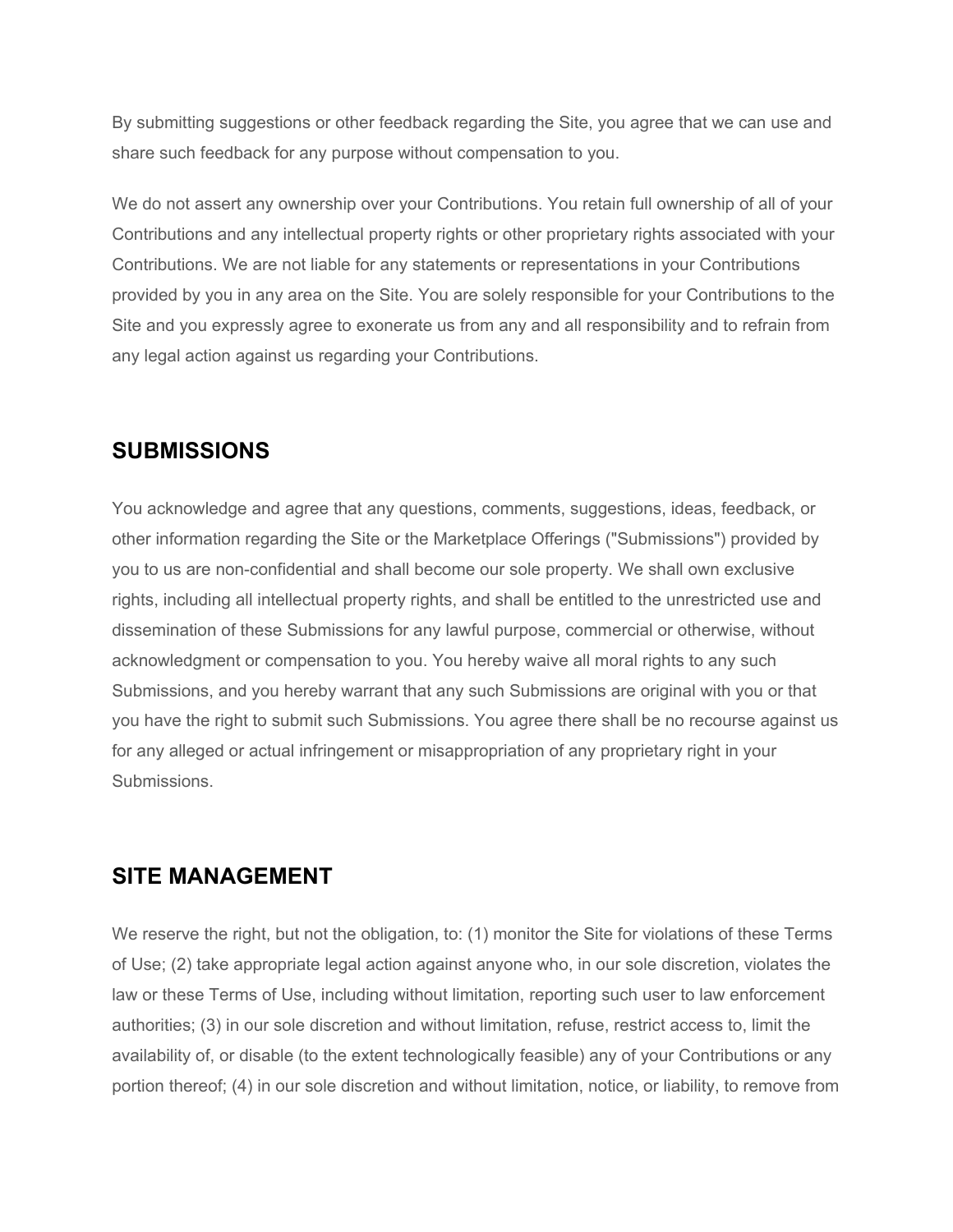the Site or otherwise disable all files and content that are excessive in size or are in any way burdensome to our systems; and (5) otherwise manage the Site in a manner designed to protect our rights and property and to facilitate the proper functioning of the Site and the Marketplace Offerings.

# **TERM AND TERMINATION**

These Terms of Use shall remain in full force and effect while you use the Site. WITHOUT LIMITING ANY OTHER PROVISION OF THESE TERMS OF USE, WE RESERVE THE RIGHT TO, IN OUR SOLE DISCRETION AND WITHOUT NOTICE OR LIABILITY, DENY ACCESS TO AND USE OF THE SITE AND THE MARKETPLACE OFFERINGS (INCLUDING BLOCKING CERTAIN IP ADDRESSES), TO ANY PERSON FOR ANY REASON OR FOR NO REASON, INCLUDING WITHOUT LIMITATION FOR BREACH OF ANY REPRESENTATION, WARRANTY, OR COVENANT CONTAINED IN THESE TERMS OF USE OR OF ANY APPLICABLE LAW OR REGULATION. WE MAY TERMINATE YOUR USE OR PARTICIPATION IN THE SITE AND THE MARKETPLACE OFFERINGS OR DELETE ANY CONTENT OR INFORMATION THAT YOU POSTED AT ANY TIME, WITHOUT WARNING, IN OUR SOLE DISCRETION.

If we terminate or suspend your account for any reason, you are prohibited from registering and creating a new account under your name, a fake or borrowed name, or the name of any third party, even if you may be acting on behalf of the third party. In addition to terminating or suspending your account, we reserve the right to take appropriate legal action, including without limitation pursuing civil, criminal, and injunctive redress.

# **MODIFICATIONS AND INTERRUPTIONS**

We reserve the right to change, modify, or remove the contents of the Site at any time or for any reason at our sole discretion without notice. However, we have no obligation to update any information on our Site. We also reserve the right to modify or discontinue all or part of the Marketplace Offerings without notice at any time. We will not be liable to you or any third party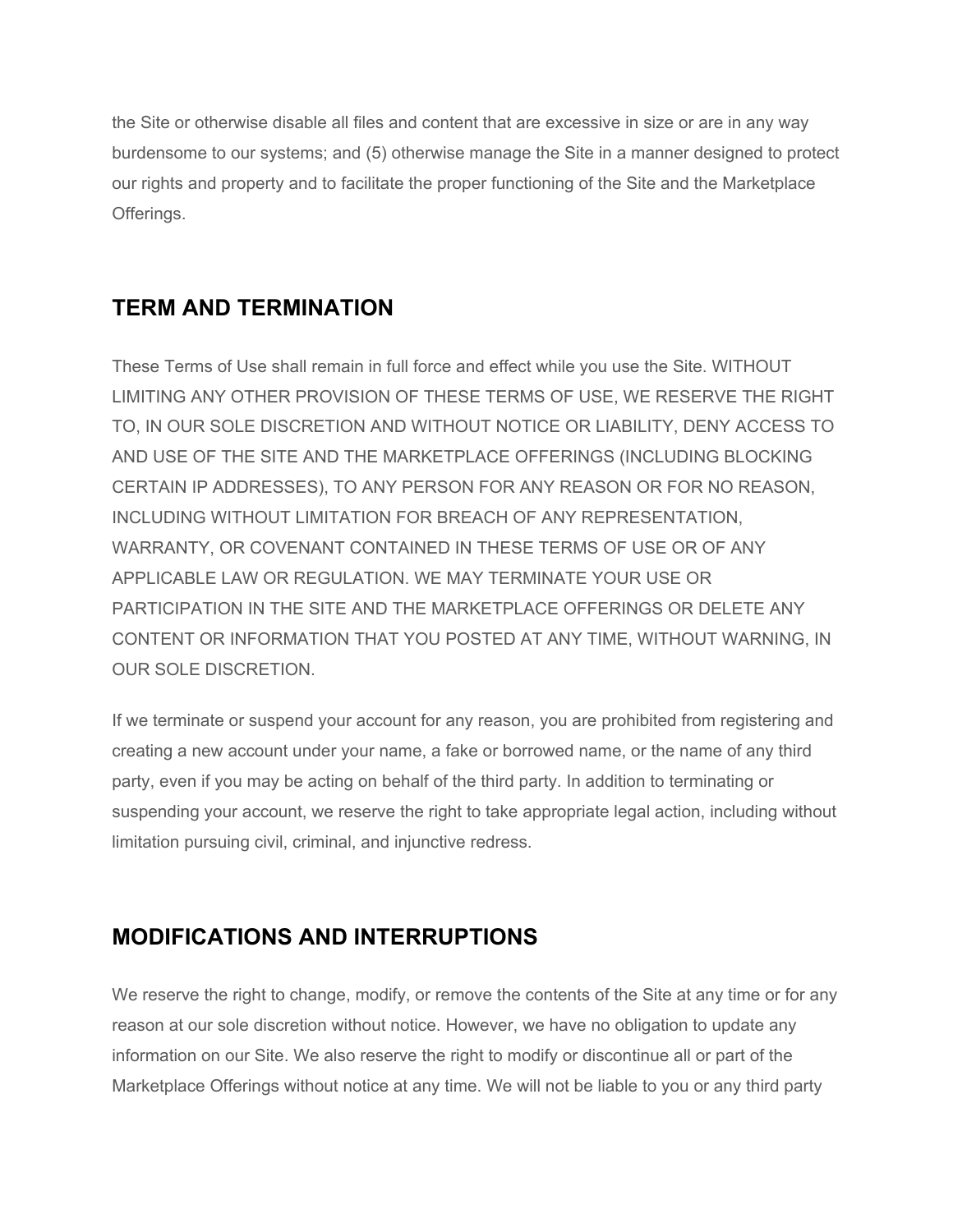for any modification, price change, suspension, or discontinuance of the Site or the Marketplace Offerings.

We cannot guarantee the Site and the Marketplace Offerings will be available at all times. We may experience hardware, software, or other problems or need to perform maintenance related to the Site, resulting in interruptions, delays, or errors. We reserve the right to change, revise, update, suspend, discontinue, or otherwise modify the Site or the Marketplace Offerings at any time or for any reason without notice to you. You agree that we have no liability whatsoever for any loss, damage, or inconvenience caused by your inability to access or use the Site or the Marketplace Offerings during any downtime or discontinuance of the Site or the Marketplace Offerings. Nothing in these Terms of Use will be construed to obligate us to maintain and support the Site or the Marketplace Offerings or to supply any corrections, updates, or releases in connection therewith.

#### **GOVERNING LAW**

These terms shall be governed by and defined following the laws of Denmark. Denmark and yourself irrevocably consent that the courts of Denmark shall have exclusive jurisdiction to resolve any dispute which may arise in connection with these terms.

## **DISPUTE RESOLUTION**

#### **Informal Negotiations**

To expedite resolution and control the cost of any dispute, controversy, or claim related to these Terms of Use (each a "Dispute" and collectively, the "Disputes") brought by either you or us (individually, a "Party" and collectively, the "Parties"), the Parties agree to first attempt to negotiate any Dispute (except those Disputes expressly provided below) informally for at least 30 days before initiating arbitration. Such informal negotiations commence upon written notice from one Party to the other Party.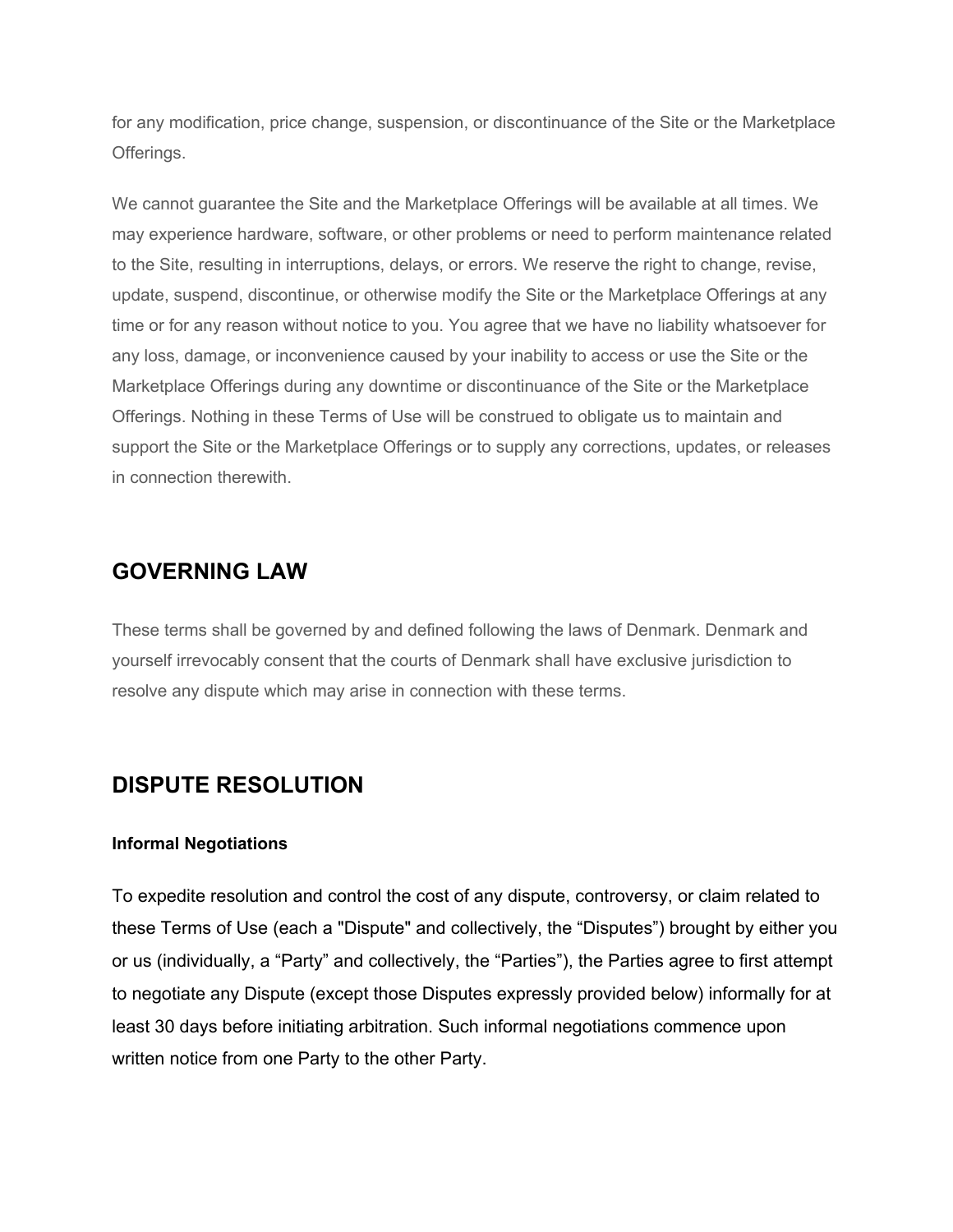#### **Restrictions**

The Parties agree that any arbitration shall be limited to the Dispute between the Parties individually. The the full extent permitted by law, (a) no arbitration shall be joined with any other proceeding; (b) there is no right or authority for any Dispute to be arbitrated on a class-action basis or to utilize class action procedures; and (c) there is no right or authority for any Dispute to be brought in a purported representative capacity on behalf of the general public or any other persons.

#### **Exceptions to Informal Negotiations and Arbitration**

The Parties agree that the following Disputes are not subject to the above provisions concerning informal negotiations binding arbitration: (a) any Disputes seeking to enforce or protect, or concerning the validity of, any of the intellectual property rights of a Party; (b) any Dispute related to, or arising from, allegations of theft, piracy, invasion of privacy, or unauthorized use; and (c) any claim for injunctive relief. If this provision is found to be illegal or unenforceable, then neither Party will elect to arbitrate any Dispute falling within that portion of this provision found to be illegal or unenforceable and such Dispute shall be decided by a court of competent jurisdiction within the courts listed for jurisdiction above, and the Parties agree to submit to the personal jurisdiction of that court.

#### **CORRECTIONS**

There may be information on the Site that contains typographical errors, inaccuracies, or omissions that may relate to the Marketplace Offerings, including descriptions, pricing, availability, and various other information. We reserve the right to correct any errors, inaccuracies, or omissions and to change or update the information on the Site at any time, without prior notice.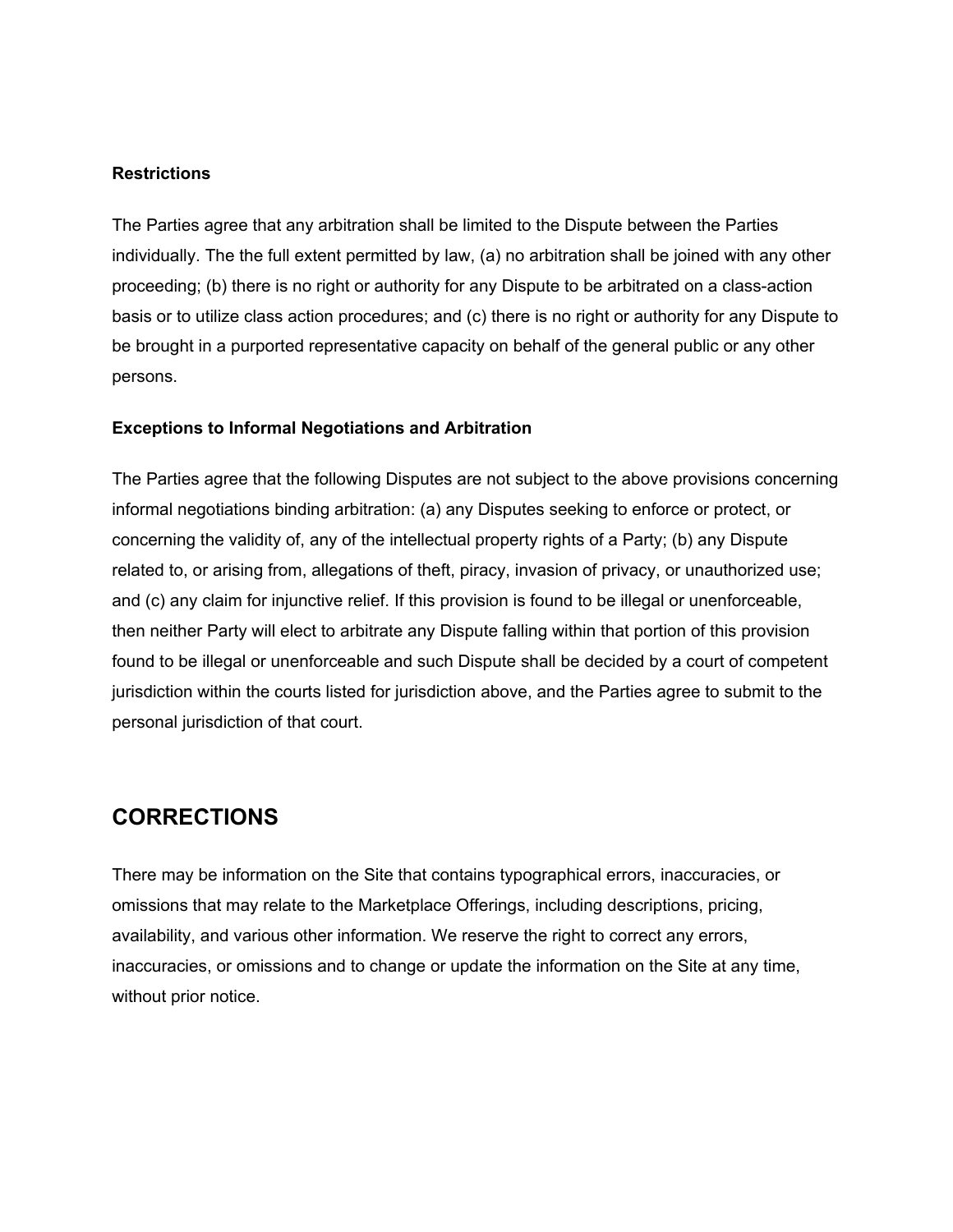### **DISCLAIMER**

THE SITE IS PROVIDED ON AN AS-IS AND AS-AVAILABLE BASIS. YOU AGREE THAT YOUR USE OF THE SITE SERVICES WILL BE AT YOUR SOLE RISK. TO THE FULLEST EXTENT PERMITTED BY LAW, WE DISCLAIM ALL WARRANTIES, EXPRESS OR IMPLIED, IN CONNECTION WITH THE SITE AND YOUR USE THEREOF, INCLUDING, WITHOUT LIMITATION, THE IMPLIED WARRANTIES OF MERCHANTABILITY, FITNESS FOR A PARTICULAR PURPOSE, AND NON-INFRINGEMENT. WE MAKE NO WARRANTIES OR REPRESENTATIONS ABOUT THE ACCURACY OR COMPLETENESS OF THE SITE'S CONTENT OR THE CONTENT OF ANY WEBSITES LINKED TO THIS SITE AND WE WILL ASSUME NO LIABILITY OR RESPONSIBILITY FOR ANY (1) ERRORS, MISTAKES, OR INACCURACIES OF CONTENT AND MATERIALS, (2) PERSONAL INJURY OR PROPERTY DAMAGE, OF ANY NATURE WHATSOEVER, RESULTING FROM YOUR ACCESS TO AND USE OF THE SITE, (3) ANY UNAUTHORIZED ACCESS TO OR USE OF OUR SECURE SERVERS AND/OR ANY AND ALL PERSONAL INFORMATION AND/OR FINANCIAL INFORMATION STORED THEREIN, (4) ANY INTERRUPTION OR CESSATION OF TRANSMISSION TO OR FROM THE SITE, (5) ANY BUGS, VIRUSES, TROJAN HORSES, OR THE LIKE WHICH MAY BE TRANSMITTED TO OR THROUGH THE SITE BY ANY THIRD PARTY, AND/OR (6) ANY ERRORS OR OMISSIONS IN ANY CONTENT AND MATERIALS OR FOR ANY LOSS OR DAMAGE OF ANY KIND INCURRED AS A RESULT OF THE USE OF ANY CONTENT POSTED, TRANSMITTED, OR OTHERWISE MADE AVAILABLE VIA THE SITE. WE DO NOT WARRANT, ENDORSE, GUARANTEE, OR ASSUME RESPONSIBILITY FOR ANY PRODUCT OR SERVICE ADVERTISED OR OFFERED BY A THIRD PARTY THROUGH THE SITE, ANY HYPERLINKED WEBSITE, OR ANY WEBSITE OR MOBILE APPLICATION FEATURED IN ANY BANNER OR OTHER ADVERTISING, AND WE WILL NOT BE A PARTY TO OR IN ANY WAY BE RESPONSIBLE FOR MONITORING ANY TRANSACTION BETWEEN YOU AND ANY THIRD-PARTY PROVIDERS OF PRODUCTS OR SERVICES. AS WITH THE PURCHASE OF A PRODUCT OR SERVICE THROUGH ANY MEDIUM OR IN ANY ENVIRONMENT, YOU SHOULD USE YOUR BEST JUDGMENT AND EXERCISE CAUTION WHERE APPROPRIATE.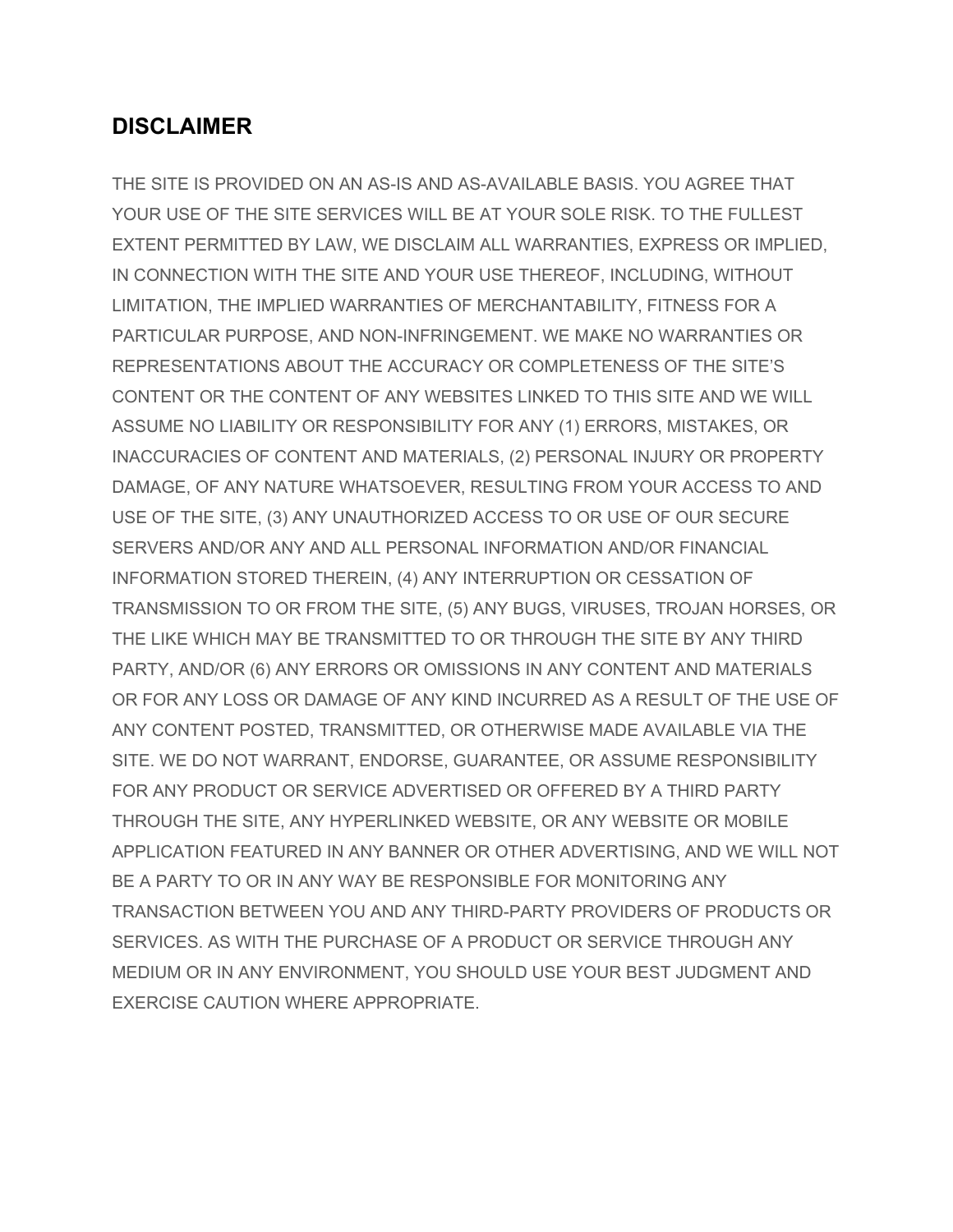# **LIMITATIONS OF LIABILITY**

IN NO EVENT WILL WE OR OUR DIRECTORS, EMPLOYEES, OR AGENTS BE LIABLE TO YOU OR ANY THIRD PARTY FOR ANY DIRECT, INDIRECT, CONSEQUENTIAL, EXEMPLARY, INCIDENTAL, SPECIAL, OR PUNITIVE DAMAGES, INCLUDING LOST PROFIT, LOST REVENUE, LOSS OF DATA, OR OTHER DAMAGES ARISING FROM YOUR USE OF THE SITE, EVEN IF WE HAVE BEEN ADVISED OF THE POSSIBILITY OF SUCH DAMAGES. CERTAIN STATE LAWS AND INTERNATIONAL LAWS DO NOT ALLOW LIMITATIONS ON IMPLIED WARRANTIES OR THE EXCLUSION OR LIMITATION OF CERTAIN DAMAGES. IF THESE LAWS APPLY TO YOU, SOME OR ALL OF THE ABOVE DISCLAIMERS OR LIMITATIONS MAY NOT APPLY TO YOU, AND YOU MAY HAVE ADDITIONAL RIGHTS.

#### **INDEMNIFICATION**

You agree to defend, indemnify, and hold us harmless, including our subsidiaries, affiliates, and all of our respective officers, agents, partners, and employees, from and against any loss, damage, liability, claim, or demand, including reasonable attorneys' fees and expenses, made by any third party due to or arising out of: (1) use of the Site; (2) breach of these Terms of Use; (3) any breach of your representations and warranties set forth in these Terms of Use; (4) your violation of the rights of a third party, including but not limited to intellectual property rights; or (5) any overt harmful act toward any other user of the Site with whom you connected via the Site. Notwithstanding the foregoing, we reserve the right, at your expense, to assume the exclusive defense and control of any matter for which you are required to indemnify us, and you agree to cooperate, at your expense, with our defense of such claims. We will use reasonable efforts to notify you of any such claim, action, or proceeding which is subject to this indemnification upon becoming aware of it.

#### **USER DATA**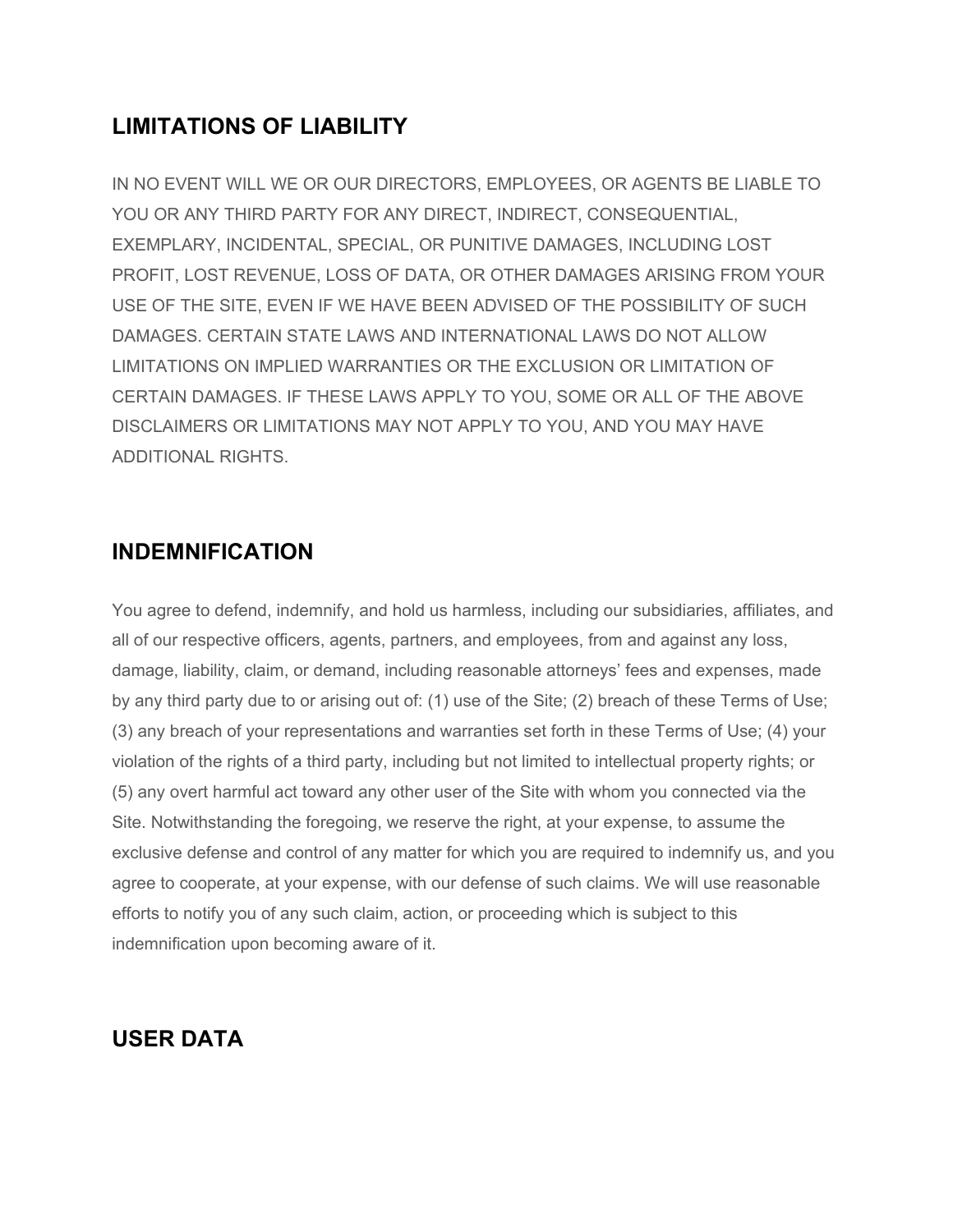We will maintain certain data that you transmit to the Site for the purpose of managing the performance of the Site, as well as data relating to your use of the Site. Although we perform regular routine backups of data, you are solely responsible for all data that you transmit or that relates to any activity you have undertaken using the Site. You agree that we shall have no liability to you for any loss or corruption of any such data, and you hereby waive any right of action against us arising from any such loss or corruption of such data.

# **ELECTRONIC COMMUNICATIONS, TRANSACTIONS, AND SIGNATURES**

Visiting the Site, sending us emails, and completing online forms constitute electronic communications. You consent to receive electronic communications, and you agree that all agreements, notices, disclosures, and other communications we provide to you electronically, via email and on the Site, satisfy any legal requirement that such communication be in writing. YOU HEREBY AGREE TO THE USE OF ELECTRONIC SIGNATURES, CONTRACTS, ORDERS, AND OTHER RECORDS, AND TO ELECTRONIC DELIVERY OF NOTICES, POLICIES, AND RECORDS OF TRANSACTIONS INITIATED OR COMPLETED BY US OR VIA THE SITE. You hereby waive any rights or requirements under any statutes, regulations, rules, ordinances, or other laws in any jurisdiction which require an original signature or delivery or retention of non-electronic records, or to payments or the granting of credits by any means other than electronic means.

## **MISCELLANEOUS**

These Terms of Use and any policies or operating rules posted by us on the Site or in respect to the Site constitute the entire agreement and understanding between you and us. Our failure to exercise or enforce any right or provision of these Terms of Use shall not operate as a waiver of such right or provision. These Terms of Use operate to the fullest extent permissible by law. We may assign any or all of our rights and obligations to others at any time. We shall not be responsible or liable for any loss, damage, delay, or failure to act caused by any cause beyond